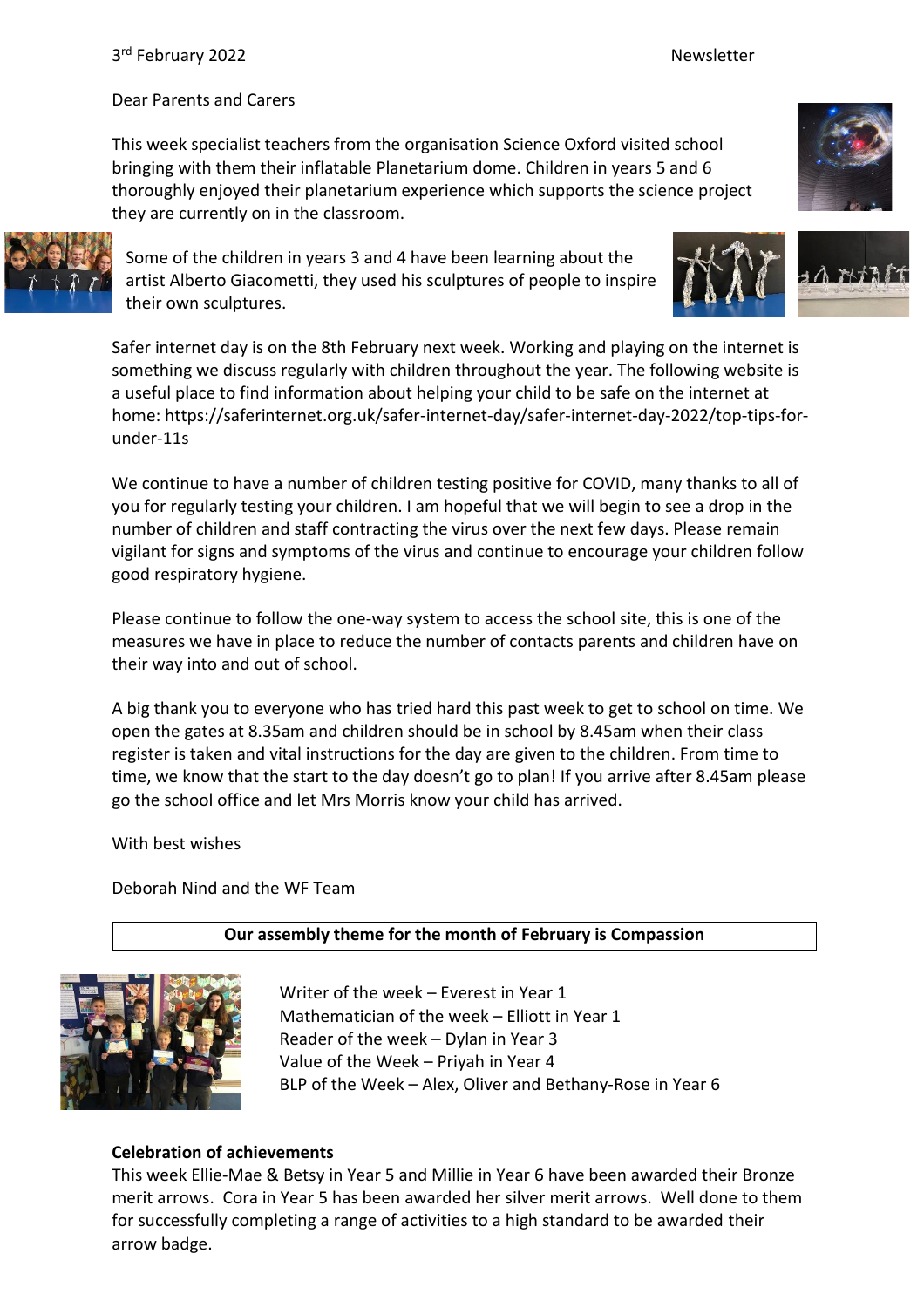Congratulations to the following children who have reached their 150 nights of reading at home: Senay in Kingfishers. Joshua in Swallows. Anelie & Isla in Kestrels. Charlie, Milly, Nancy. Nathan & Ingrid in Owls. Susan in Peregrine Falcons. Congratulations to the following children who have reached their 125 nights of reading at home: Oscar & Tilly in Nightingales. Tilly, Edith, Ruby & Oscar in Swallows. Enid in Red Kites. Congratulations to the following children who have reached their 100 nights of reading at home: Niko, Jude & Isla in Nightingales. Everest & Arthur in Swallows. Maxim, Hollie & Joshua in Kestrels. Serenity & Nikola in Owls. Ruby in Red Kites. Congratulations to the following children who have reached their 75 nights of reading at home: Alex, Sofia & Radu in Swallows. Bella, Frankie & Cherry in Eagles. Congratulations to the following children who have reached their 25 nights of reading at home: Hamish in Swallows.

## **Attendance**

School starts at 8:45am, can you please make sure your child is in class by 8:45am. **EVERY SCHOOL DAY COUNTS!**

There are only 190 statutory school days in one year and 175 days (weekends and school holidays) available to use for holidays. Parents should avoid taking their children out of school during term time in order to go on holiday.

| <b>Class</b>      | Attendance for 24.01.22 - 28.01.22 |
|-------------------|------------------------------------|
| Eagles            | 95.20%                             |
| Kestrel           | 94.46%                             |
| Kingfishers       | 94.40%                             |
| Nightingales      | 96.54%                             |
| Owls              | 89.00%                             |
| Peregrine Falcons | 87.82%                             |
| <b>Red Kites</b>  | 75.74%                             |
| Robins            | 87.37%                             |
| Sky Larks         | 89.23%                             |
| Swallows          | 99.24%                             |
| Wrens             | 96.11%                             |
| Total             | 91.26%                             |

#### **Breakfast Club**

Breakfast club runs every day from 07:30 – 08:45 in the Howard Hillsdon building (old playgroup). The children enjoy a range of breakfast cereals, fruit juices, yoghurts and toast, followed by the opportunity to play indoor games. The cost is £5.00 per child. If you would like your children to take part in breakfast club, **please see the staff in the office to book prior to attendance.**

#### **News from the PTA**

We had our first lottery draw and winner on Saturday. A cash prize of £20 for one lucky William Fletcher player.

You can sign up at any point, for as long you'd like, £1 a ticket. To support the school please visit [yourschoollottery.co.uk](http://yourschoollottery.co.uk/) and search for William Fletcher.

This lottery is open to anyone wanting to support and fundraise for William Fletcher carers, parents, grandparents, family friends.

The Uniform Exchange and Sale is provisionally booked in for pick up on Friday 11th February. (Covid and weather permitting). Donations gratefully received in the Uniform Exchange bin in the school reception or at the sale.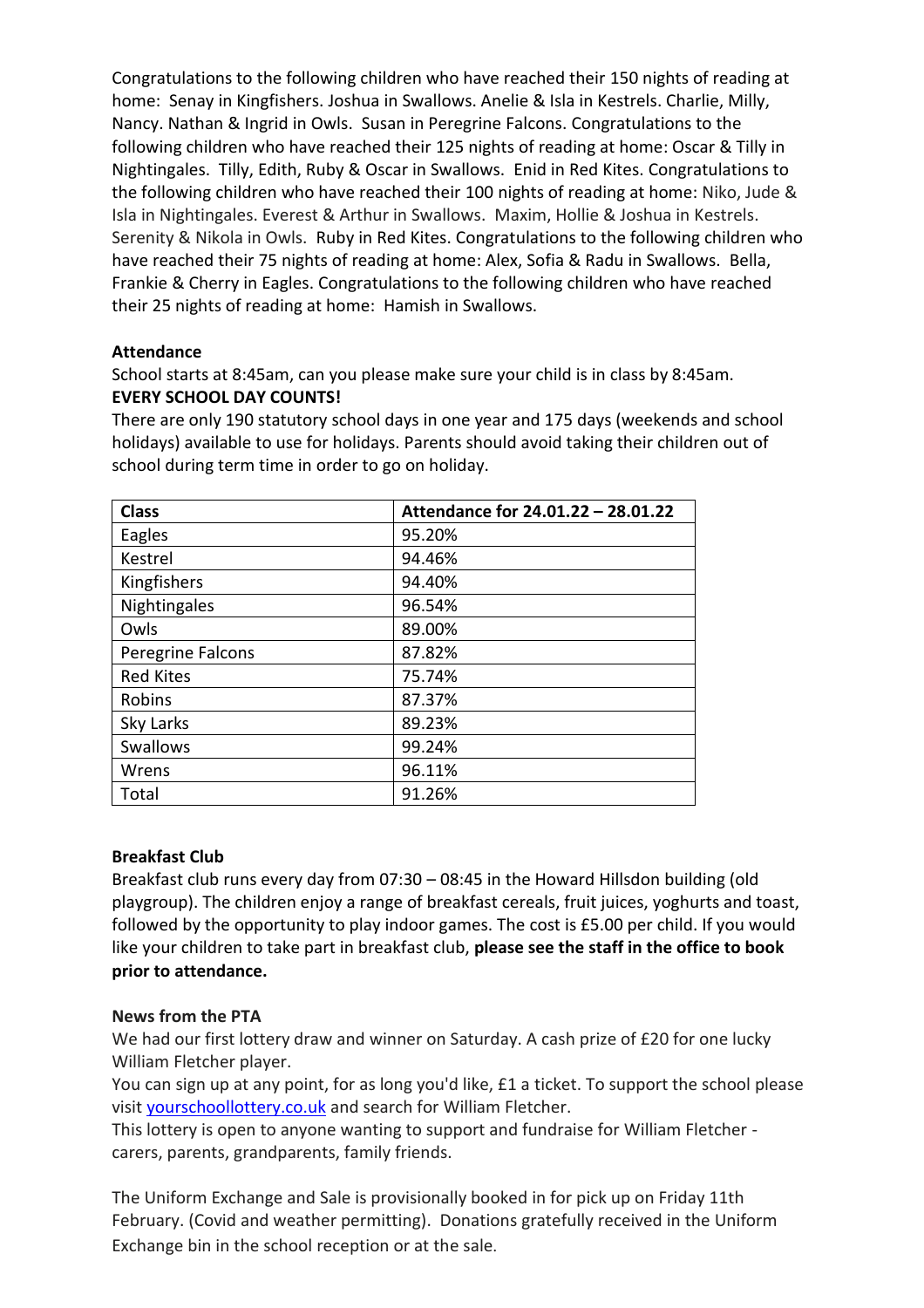## **Step 2 Dance Lessons**

A local dance company Step 2 that comes into school has lots of lessons for all range of ages. Please see website below for further details: [Step 2 Dance Oxford Homepage](https://www.step2dance.co.uk/home) — STEP 2 DANCE

## **Yarnton Youth Netball**

Open to boys and girls in years 3, 4, 5 & 6 from William Fletcher School. Training is on Wednesdays at the school, after school until 4pm. Places are limited, and if you are interested in your child taking part, please email [yarntonyouthnetball@gmail.com](mailto:yarntonyouthnetball@gmail.com) for more details. This year we will be asking all youngsters involved to become members of England Netball for a small one-off fee, so that we can run the session as part of Yarnton Netball Club.

## **Forthcoming Dates**

| February 2022 |                                    |
|---------------|------------------------------------|
| 02.02.2022    | Planetarium Year 5 & 6             |
| 11.02.2022    | Learning Cards go home             |
| 14.02.2022    | Learning Cards returned            |
| 18.02.2022    | Term 3 ends                        |
| 28.02.2022    | Term 4 starts                      |
| 28.02.2022    | West Oxfordshire Hockey tournament |
|               |                                    |

## **March 2022**

| 01.03.2022 | Year 5 & 6 Visit to The Story Museum             |
|------------|--------------------------------------------------|
| 07.03.2022 | <b>Parent Teacher Meeting</b>                    |
| 08.03.2022 | <b>Parent Teacher Meeting</b>                    |
| 15.03.2022 | NCMP Height and Weight for Foundation and Year 6 |
| 24.03.2022 | Key Stage 2 Parliament Trip                      |
|            |                                                  |

#### **William Fletcher School Term Dates 2021/2022**

**Term 3**

Wednesday 5<sup>th</sup> January to Friday 18<sup>th</sup> February Tuesday 4<sup>th</sup> January INSET

#### **Term 4**

Monday 28<sup>th</sup> February to Friday 8<sup>th</sup> April

**Term 5**

Monday 25<sup>th</sup> April to Friday 27<sup>th</sup> May

#### **Term 6**

Tuesday 7<sup>th</sup> June to Tuesday 19<sup>th</sup> July Monday 6<sup>th</sup> June INSET Wednesday 20<sup>th</sup> July INSET Thursday 21<sup>st</sup> July INSET Day